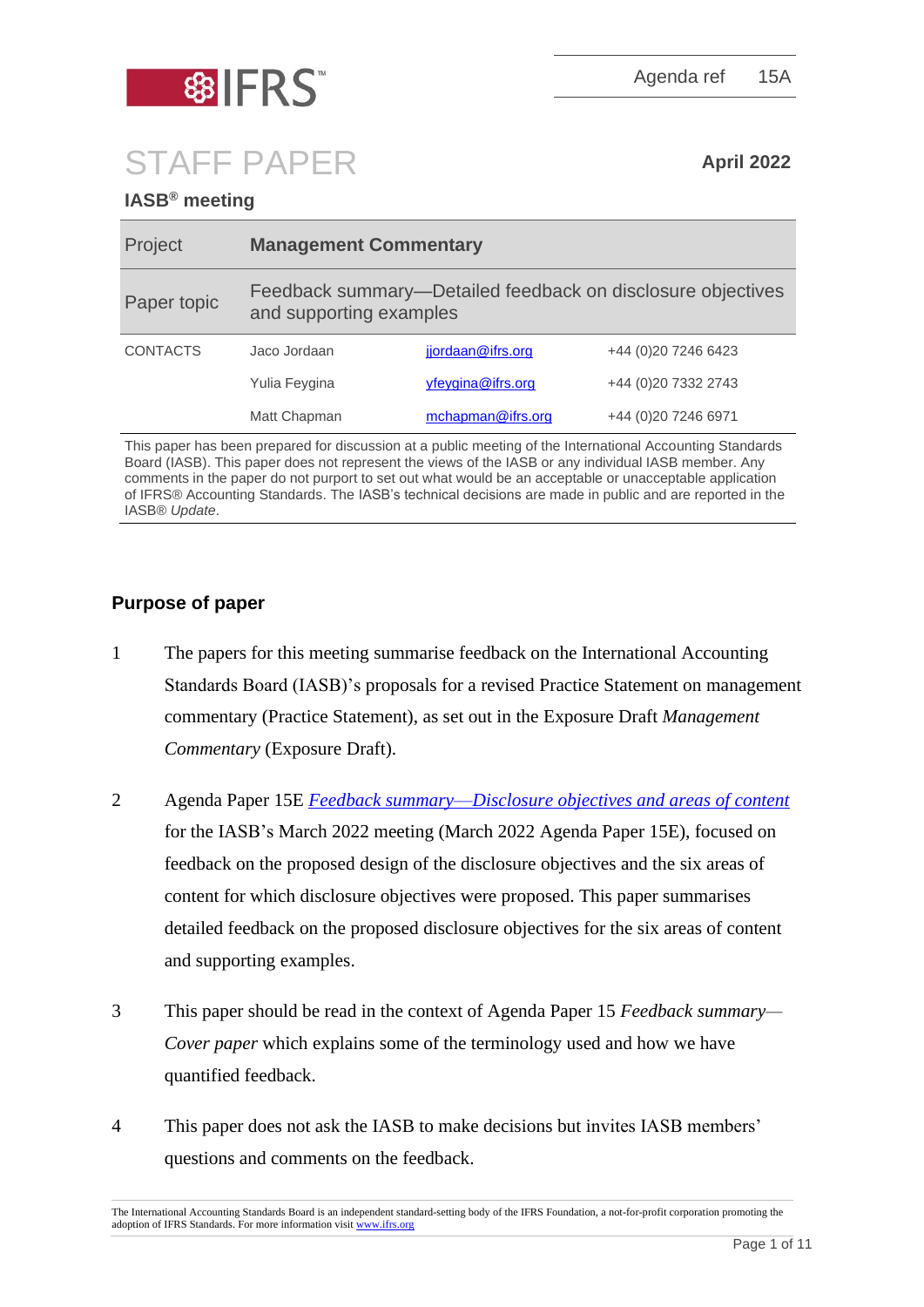# **Structure of paper**

- 5 This paper includes:
	- (a) a recap of the Exposure Draft proposals (paragraphs 6–8);
	- (b) an overview of key messages in the feedback (paragraphs 9–12);
	- (c) summaries of the feedback on:
		- (i) disclosure objectives for the areas of content (paragraphs 13–26); and
		- (ii) supporting examples (paragraphs 27–31).

# **Exposure Draft proposals**

- 6 As discussed in the March 2022 [Agenda Paper 15E](https://www.ifrs.org/content/dam/ifrs/meetings/2022/march/iasb/ap15e-disclosure-objectives-and-areas-of-content.pdf)*,* the Exposure Draft proposed disclosure objectives for six areas of content:
	- (a) the entity's *business model*;
	- (b) management's *strategy* for sustaining and developing that business model, including the opportunities management has chosen to pursue;
	- (c) the entity's *resources and relationships*, including resources not recognised as assets in the entity's financial statements;
	- (d) *risks* to which the entity is exposed;
	- (e) the entity's external environment; and
	- (f) the entity's *financial performance and financial position*—including how they have been affected or could be affected in the future by the matters discussed for the other areas of content.
- 7 For each area of content, the disclosure objectives included three components:
	- (a) a headline objective—describing the overall information needs of investors for the area of content;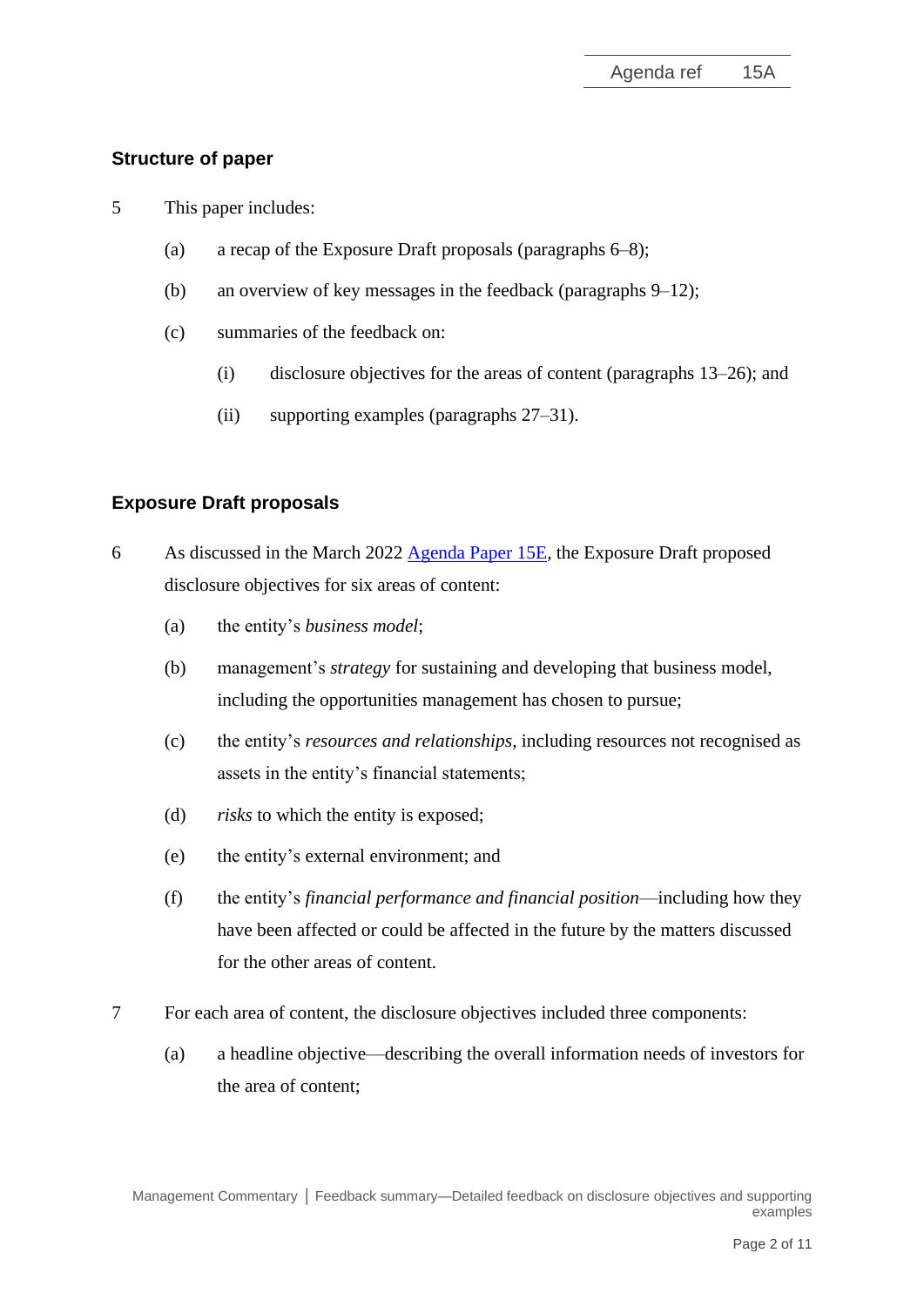- (b) assessment objectives—describing the assessments that rely on information provided for the area of content; and
- (c) specific objectives—describing the detailed information needs of investors for the area of content.
- 8 For each specific disclosure objective, Chapter 15 of the Exposure Draft provided examples of information that might be needed to meet the objective. These examples were meant to assist preparers in identifying material information needed to meet the disclosure objectives and were not intended to be used as a checklist of information that would always be required.

# **Key messages in feedback**

- 9 As reported in the March 2022 [Agenda Paper 15E,](https://www.ifrs.org/content/dam/ifrs/meetings/2022/march/iasb/ap15e-disclosure-objectives-and-areas-of-content.pdf) there was broad support for the proposed areas of content and for the disclosure objectives proposed for those areas of content. In particular, investors stated that the proposed disclosure objectives correctly identify their information needs.
- 10 However, as also reported in the March 2022 [Agenda Paper 15E:](https://www.ifrs.org/content/dam/ifrs/meetings/2022/march/iasb/ap15e-disclosure-objectives-and-areas-of-content.pdf)
	- (a) some respondents suggested adding 'governance' as a distinct area of content, and some suggested incorporating explicit requirements for governance-related information throughout requirements for areas of content;
	- (b) some respondents suggested broadening the 'risks' area of content to include both risks and opportunities; and
	- (c) some investors suggested giving greater prominence to specific information that is of particular importance to investors—for example, information about management's funding and capital allocation strategies and metrics that play a role in determining management compensation.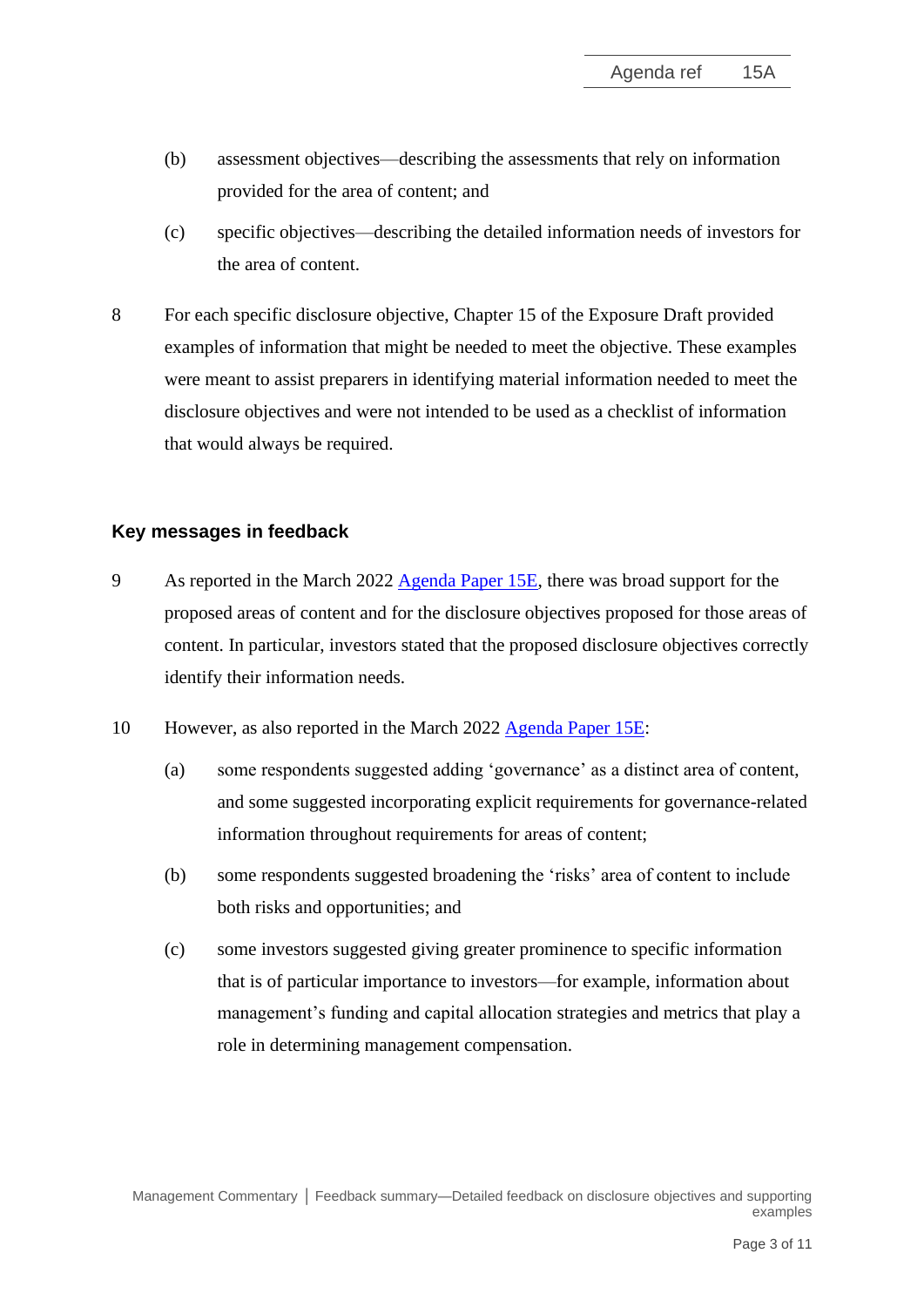- 11 Comments on specific types of information that investors consider important were included in an appendix to Agenda Paper 15B *[Feedback summary –](https://www.ifrs.org/content/dam/ifrs/meetings/2022/march/iasb/ap15b-investor-feedback.pdf) Investor feedback* for the IASB's March 2022 meeting (March 2022 Agenda Paper 15B).
- 12 In addition to those suggestions:
	- (a) some respondents made more specific suggestions for additional disclosure objectives or refinements to some of the proposed disclosure objectives.
	- (b) many respondents commented on the proposed examples of information that might be material. Most of the respondents commenting expressed the view that these examples would be helpful to preparers in identifying material information that is needed to meet the disclosure objectives for the different areas of content.
	- (c) some respondents expressed concerns that the examples might be used in a way that results in information overload.

# **Disclosure objectives for the areas of content**

#### *General*

- 13 A few respondents made general suggestions on the proposed disclosure objectives applicable across areas of content, including:
	- (a) giving greater prominence to social and environmental matters and intangible resources and relationships across all areas of content (see Agenda Paper 15B *Long-term prospects, intangible resources and relationships and ESG matters*).
	- (b) for each area of content, adding specific requirements for management commentary to discuss how changes during the reporting period affected the entity.
	- (c) defining the terms used to describe the areas of content, including 'business model', 'strategy', 'resources and relationships' and 'risks'.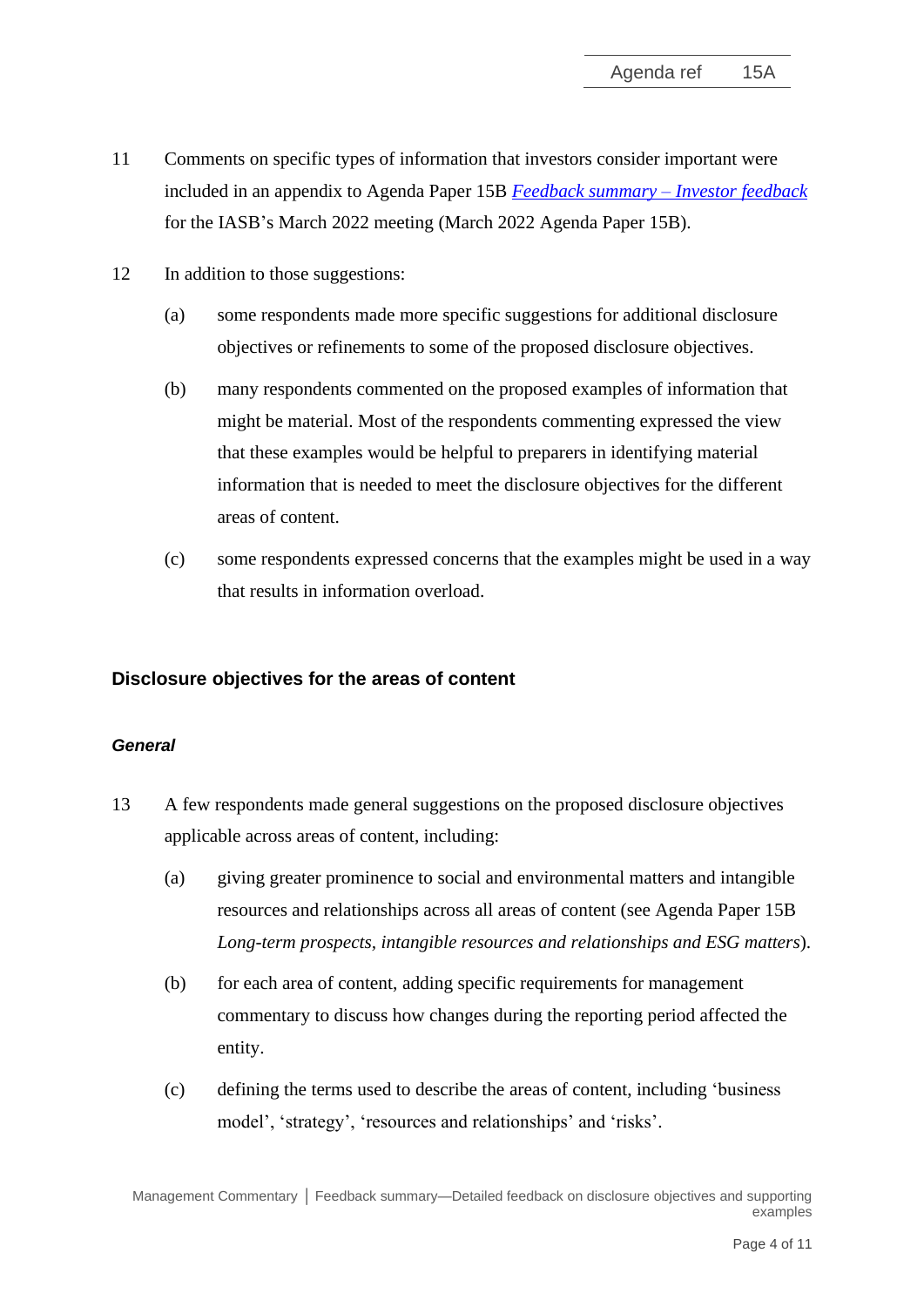- (d) adding more guidance to highlight linkages between areas of content.
- (e) removing duplicate disclosure objectives:

The duplication, both between disclosure objectives and across content areas, adds to the length and complexity of the Exposure Draft. This duplication is probably most apparent in Chapter 11, for example for 'External environment' the Assessment objectives asks the preparer to consider 'how factors and trends in the entity's external environment have affected or could affect the entity' and the specific objectives asks again 'how those factors and trends have affected or could affect the entity'. *CL48 Australian Institute of Corporate Directors*

- (f) addressing the potential overlap between areas of content.
- (g) adding illustrative examples to explain principles set out in the guidance, for example the statement that information about interrelated factors or trends may be clearer and more concise if those factors or trends and their effects are discussed collectively, rather than in isolation.
- (h) clarifying that information required by local laws and regulations relating to all areas of content can be included in management commentary even if it is not material, as long as it doesn't obscure material information.
- (i) aligning the wording of the disclosure objectives and supporting guidance in the Practice Statement with the requirements and guidance being developed in the IASB's project Disclosure Initiative—Targeted Standards-level Review of Disclosures. The Exposure Draft *[Disclosure Requirements in IFRS](https://www.ifrs.org/content/dam/ifrs/project/disclosure-initative/disclosure-initiative-principles-of-disclosure/ed2021-3-di-tslr.pdf)  [Standards—A Pilot Approac](https://www.ifrs.org/content/dam/ifrs/project/disclosure-initative/disclosure-initiative-principles-of-disclosure/ed2021-3-di-tslr.pdf)*h proposed to:
	- (i) use the term 'overall objective' rather than 'headline objective'; and
	- (ii) introduce supporting guidance with the phrase 'while not mandatory, the following information may enable an entity to meet the specific disclosure objective' rather than with the phrase 'material information could include'.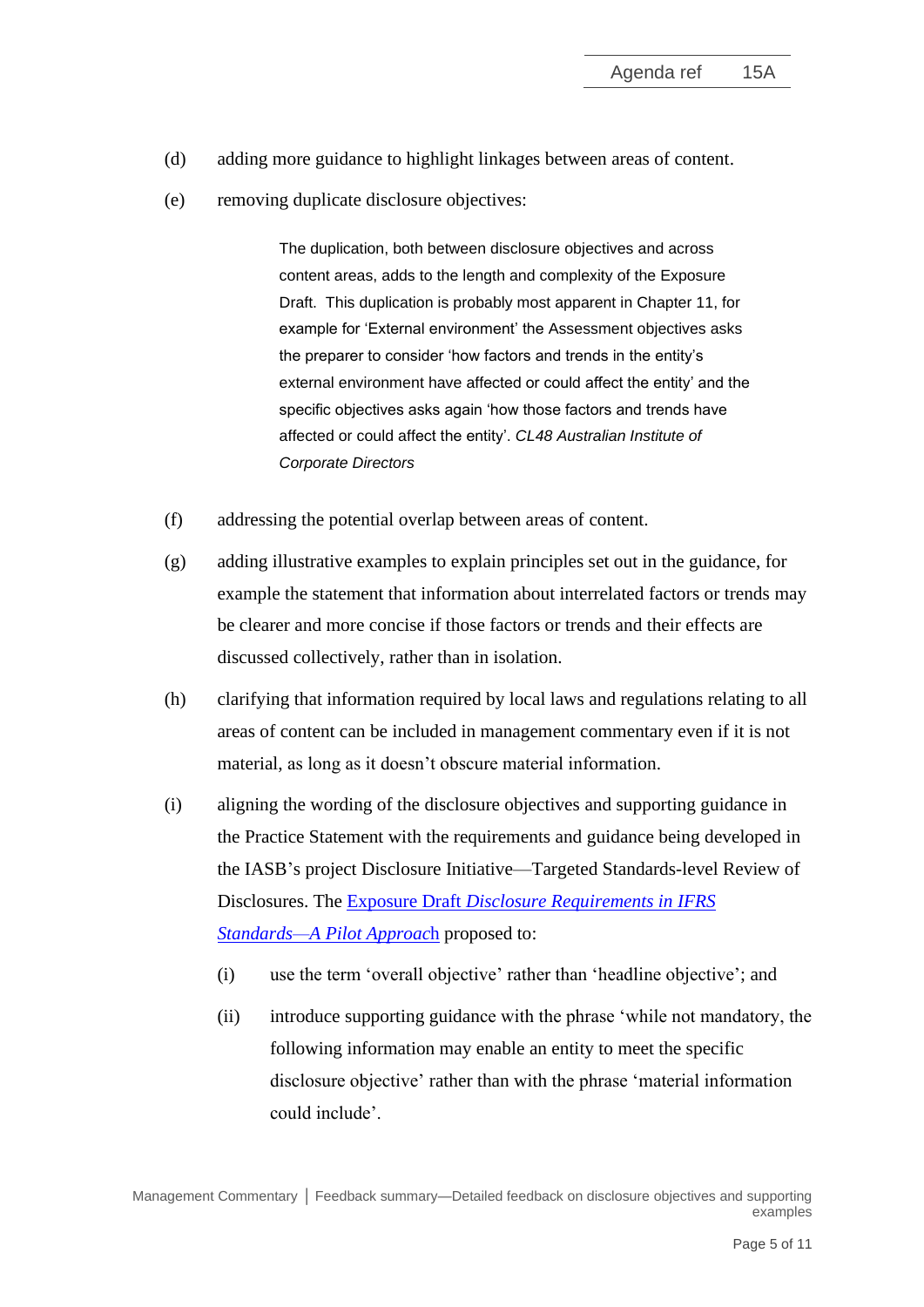(j) reconsidering the proposed process for identifying information required to meet the disclosure objectives:

> ... we would like to raise some reservations as regards the process that an entity's management has to perform in identifying the information needed to meet the disclosure objectives for the areas of content. This bottom-up process as outlined in para. 4.4 of the [Exposure Draft] introduces a high level of complexity by requiring an entity's management to verify on each level of hierarchy whether the disclosures identified in applying the IASB's guidance are actually sufficient to meet the users' information needs. *CL39 Accounting Standards Committee of Germany (DRSC)*

14 Some respondents made suggestions for additional disclosure objectives or for refinements to some of the proposed disclosure objectives. These suggestions are set out by area of content below.

#### *Business model*

15 A few respondents suggested providing more guidance and examples for entities with more than one business model:

> Paragraph BC 91 sets out that 'In the light of the Board's proposals on coherence, information about the entity's business model would need to be provided in a way that allows investors and creditors to relate that information to information about operating segments in the entity's financial statements.' However, it is unclear how to make such a relation. *CL44 Petrobras*

> … where a group that has three equal sized subsidiaries in three completely different industries, how it should go about describing the business model in these circumstances? Should three separate business models be disclosed or just one? And if it's just one, how might that be done? CL59 *Grant Thornton*

16 Respondents also suggested that the IASB should: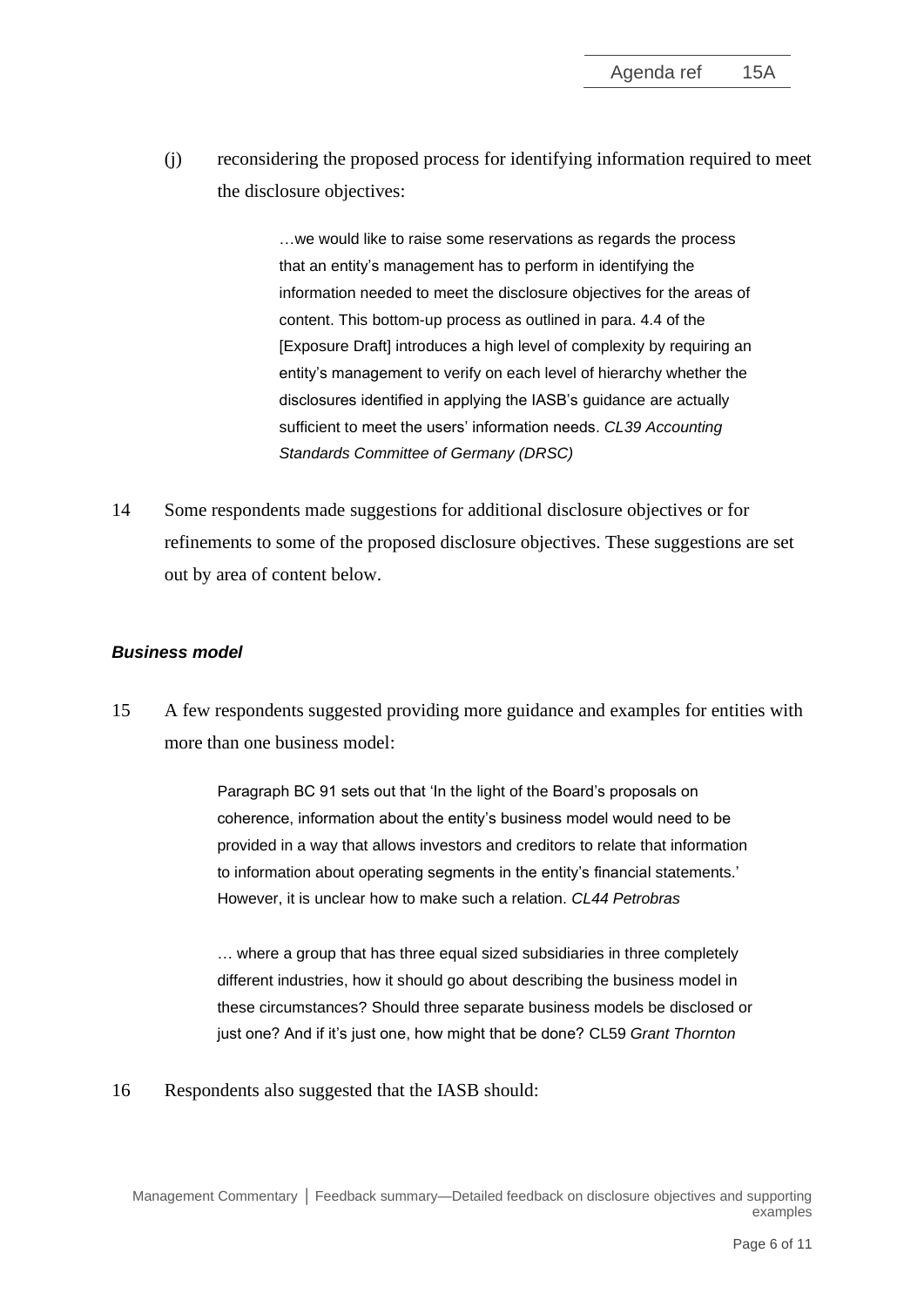- (a) require management commentary to discuss how the entity's business model creates value and generates cash flows over the short, medium and long term; and
- (b) clarify what is meant by a business model being 'resilient' and 'durable'.

# *Strategy*

- 17 As noted in para 10(c), many investors suggested that more prominence should be given to management's capital allocation and funding strategies (see paragraph A2 of the appendix to the March 2022 [Agenda Paper 15B\)](https://www.ifrs.org/content/dam/ifrs/meetings/2022/march/iasb/ap15b-investor-feedback.pdf).
- 18 A few respondents suggested additional disclosure objectives in relation to management's strategy for sustaining and developing the entity's business model, including providing information on:
	- (a) management's approach to managing and mitigating risks that might impact the likely success of the strategy;
	- (b) management's approach to allocating all the entity's resources and relationships in implementing the strategy (in addition to information about management's approach to allocating financial resources);
	- (c) the success of past strategies; and
	- (d) management's decision to change their strategy.

# *Resources and relationships*

19 A few respondents suggested positioning 'resources and relationships' as an underlying principle for preparing management commentary rather than as an area of content. They argued that such an approach would be more consistent with the International Reporting Council (now Value Reporting Foundations)'s International Integrated Reporting Framework [\(<IR> Framework\)](https://www.integratedreporting.org/wp-content/uploads/2021/01/InternationalIntegratedReportingFramework.pdf). One of these respondents suggested that an area of content should be created specifically for 'stakeholder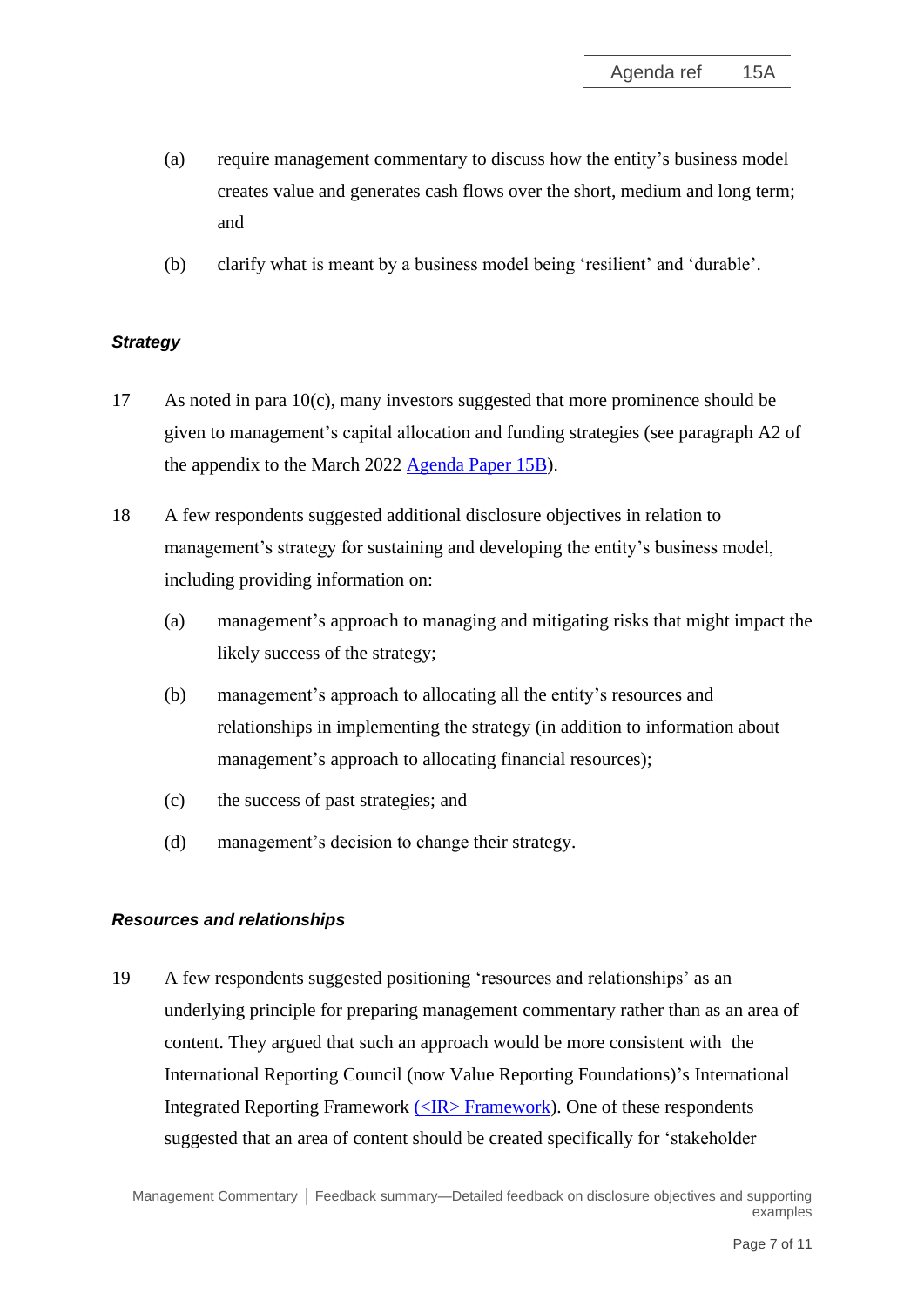relationships' to reflect the significance of these relationships for the entity's ability to create value.

- 20 A few respondents suggested that in the examples of key matters and metrics more prominence should be given to specific topics, including information about:
	- (a) employee relationships (including ensuring that the entity has a pipeline of suitably qualified employees);
	- (b) resources that the entity depends on but does not control;
	- (c) the quality and affordability of resources that the entity depends on; or
	- (d) the interdependencies and trade-offs between the resources and relationships that the entity depends on.

# *Risks*

- 21 A few respondents asked the IASB to specify the types of risks that should be covered in management commentary, for example interest rate risk, credit risk, liquidity risk, foreign currency risk, environmental risk, operational risk, compliance risk, reputation risk, security risk, fraud risk and the risk of other industries affecting the entity's business model.
- 22 Furthermore, a few respondents asked the IASB to add requirements to provide information about:
	- (a) the cause and the context of the entity's risk exposures to help identify the mitigation of the risks;
	- (b) management's processes for identifying and evaluating risks
	- (c) management's ranking of the most significant risks that the entity is facing and any changes to this ranking in the reporting period; and
	- (d) incidents that occurred during the reporting period in relation to the entity's key risks.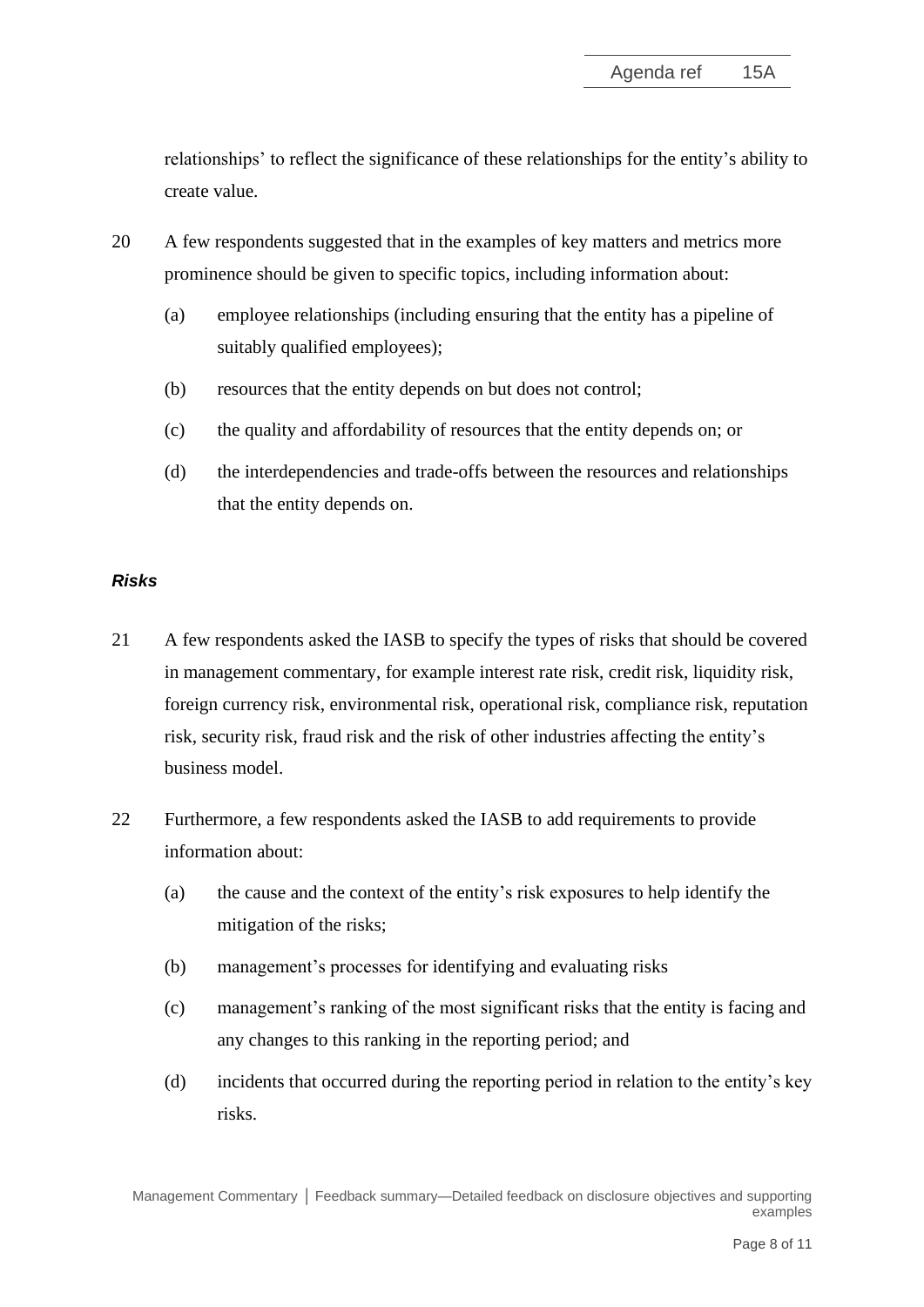### *External environment*

- 23 Many investors highlighted the importance of information about the entity's external environment, in particular information about:
	- (a) the entity's competitive landscape, including the concentration of competitors and competing technologies;
	- (b) the entity's current and target market share in various market segments; and
	- (c) the evolution of the marketplace, such as new entrants into the market.

# *Financial performance and financial position*

- 24 A few respondents did not support a separate area of content for the entity's financial performance and position. Instead, they suggested expanding that area of content to also include the entity's non-financial performance and non-financial position.
- 25 In contrast, a few investors argued that information about the entity's financial performance and financial position is of primary importance for investors and should therefore play a central role in management commentary (see paragraph 48 of the March 2022 [Agenda Paper 15B\)](https://www.ifrs.org/content/dam/ifrs/meetings/2022/march/iasb/ap15b-investor-feedback.pdf).
- 26 Some respondents, including investors, commented on particular types of information relating to the entity's financial performance and financial position:
	- (a) a few investors suggested adding a requirement to report in management commentary financial performance measures—such as operating margins—by operating segment;
	- (b) with regards to forecasts and targets:
		- (i) a few investors emphasised the usefulness of forecasts of financial information together with information about the assumptions used in management's forecasts, as well as explanations of differences between actual financial performance and previous forecasts;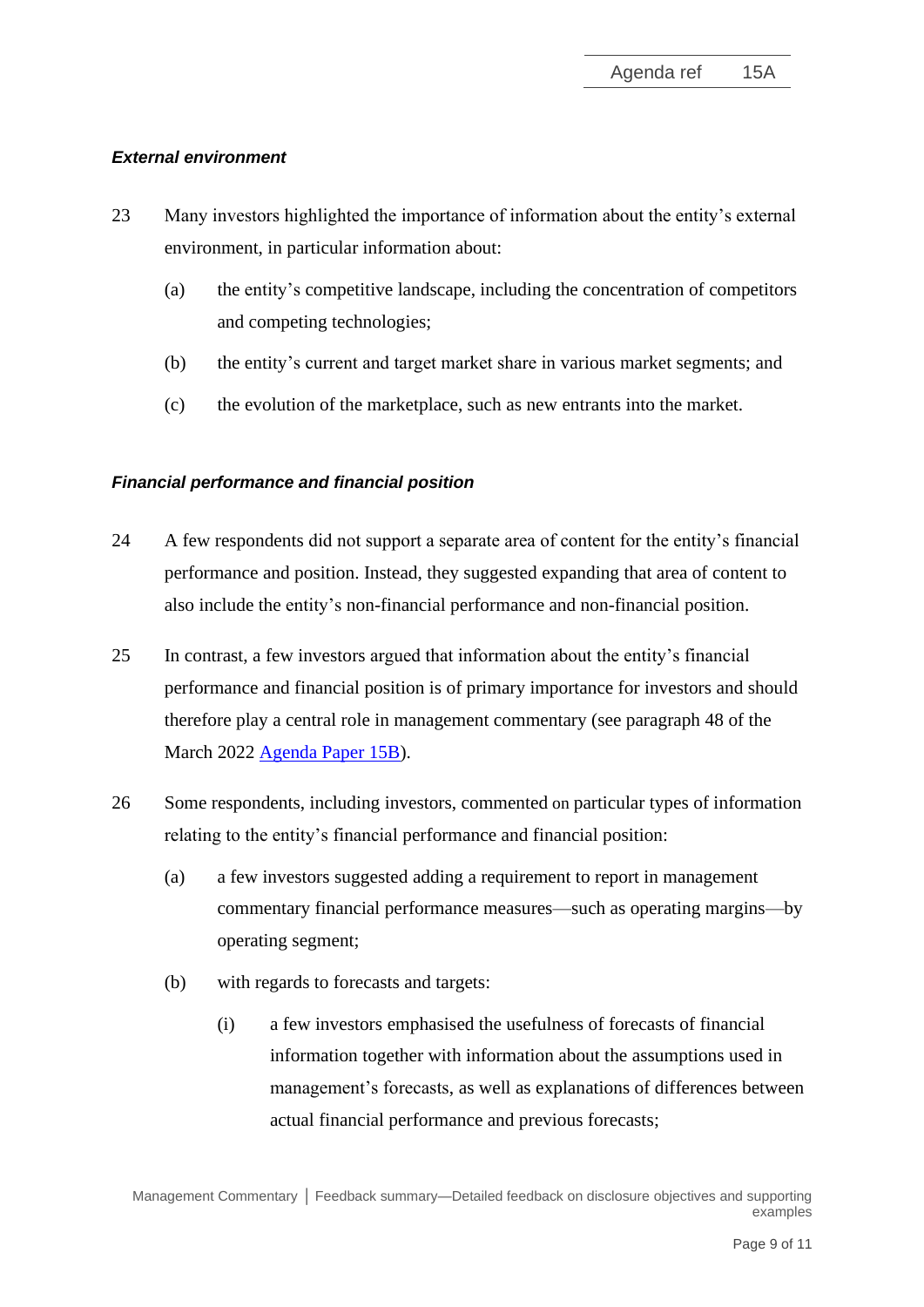- (ii) a few other respondents suggested removing the disclosure objectives which refer to investors' expectations of the entity's financial performance
- (c) a few respondents, including investors, suggested adding a requirement to provide information about the entity's long-term contractual commitments that are not reflected in the financial statements.

# **Supporting examples**

- 27 Many respondents commented on the proposed examples of information that might be material. Most of these respondents expressed the view that these examples would be helpful to preparers in identifying material information that is needed to meet disclosure objectives for the areas of content.
- 28 Some respondents expressed concerns about how preparers might use such examples. Most of these respondents still supported providing examples of material information, but a few respondents argued that the examples would not be helpful. These respondents expressed concerns that preparers might:
	- (a) misinterpret the examples as requirements;
	- (b) use the examples as a checklist, which could result in information overload; or
	- (c) attempt to apply a 'one size fits all' approach rather than appreciate that material information is entity-specific.
- 29 A standard-setter stated that some of the examples included in Chapter 15 appear to be restatements of the disclosure objectives rather than true examples.

Whilst we think the concept of providing examples is likely to be useful to many preparers, we do think that as currently drafted some of the examples may potentially weaken the disclosure objectives. This is because in many cases the example listed repeats the disclosure objective but instead of being a requirement, the example is offered as something that 'could be included.' …